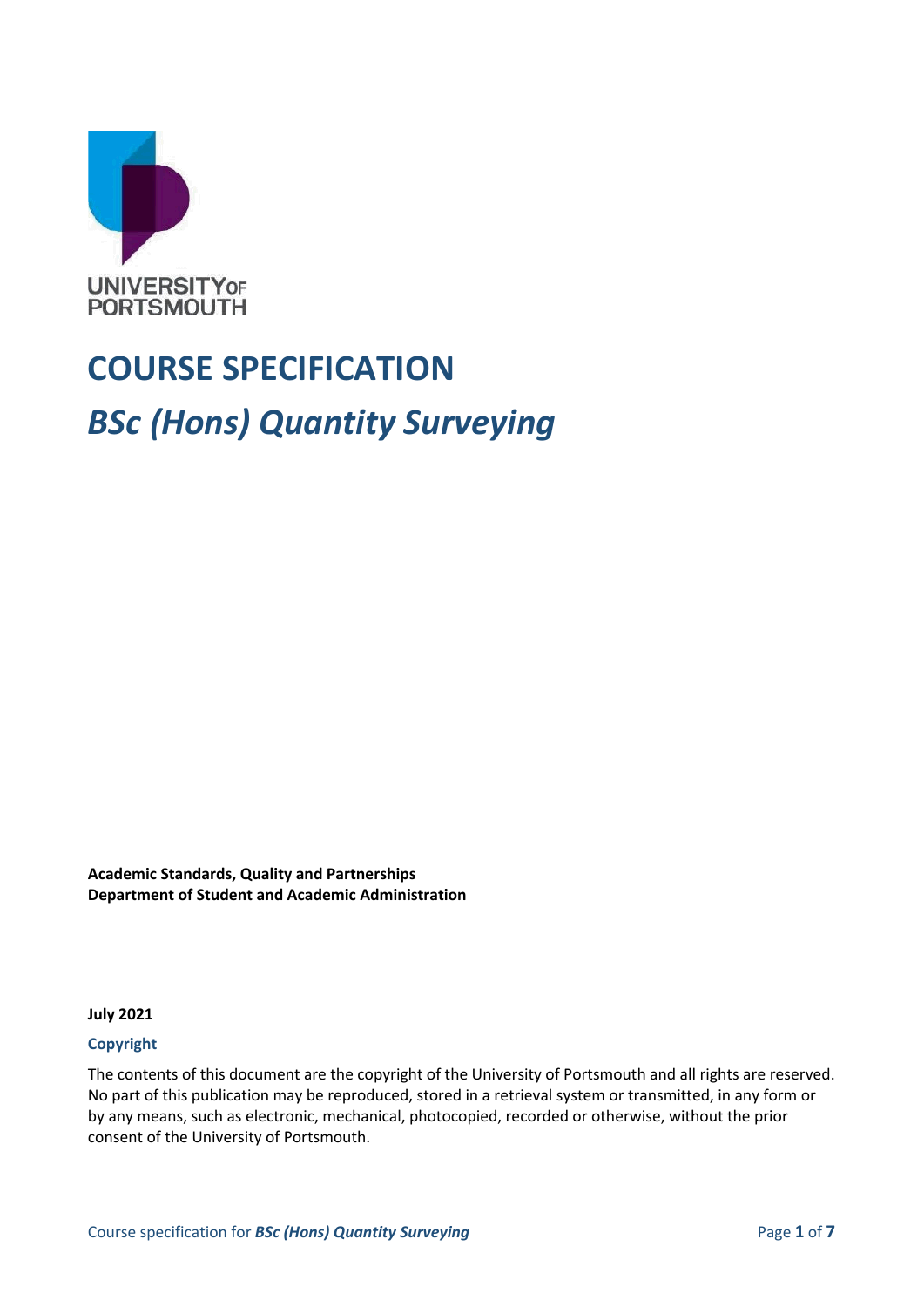## **COURSE SPECIFICATION**

Please refer to the [Course Specification Guidance Notes](http://www.port.ac.uk/departments/services/academicregistry/qmd/curriculum-framework-2019-20/filetodownload,201767,en.docx) for guidance on completing this document.

| <b>Course Title</b>                                                                           | <b>BSc (Hons) Quantity Surveying</b>                                                                                                |
|-----------------------------------------------------------------------------------------------|-------------------------------------------------------------------------------------------------------------------------------------|
| <b>Final Award</b>                                                                            | <b>BSc</b>                                                                                                                          |
| Exit Awards                                                                                   | CertHE, DipHE.                                                                                                                      |
| Course Code / UCAS code (if applicable)                                                       | U2402PYC/UCAS Code K240                                                                                                             |
| Mode of study                                                                                 | full time with opt-out placement year                                                                                               |
| Mode of delivery                                                                              | Campus                                                                                                                              |
| Normal length of course                                                                       | 3 years, 4 years with placement                                                                                                     |
| Cohort(s) to which this course specification<br>applies                                       | from September 201920 intake onwards                                                                                                |
| <b>Awarding Body</b>                                                                          | University of Portsmouth                                                                                                            |
| <b>Teaching Institution</b>                                                                   | University of Portsmouth                                                                                                            |
| Faculty                                                                                       | <b>Faculty of Technology</b>                                                                                                        |
| School/Department/Subject Group                                                               | School of Civil Engineering and Surveying                                                                                           |
| School/Department/Subject Group webpage                                                       | http://www.port.ac.uk/school-of-civil-engineering-and-<br>surveying/                                                                |
| Course webpage including entry criteria                                                       | http://www.port.ac.uk/courses/architecture-property-<br>and-surveying/bsc-hons-quantity-surveying/                                  |
| Professional and/or Statutory Regulatory<br><b>Body accreditations</b>                        | Royal Institution of Chartered Surveyors<br>Board of Quantity Surveyors Malaysia (BQSM) [Lembaga<br>Joruukur Bahan Malaysia (LJBM)] |
| <b>Quality Assurance Agency Framework for</b><br>Higher Education Qualifications (FHEQ) Level | level 4, 5 & 6                                                                                                                      |

This course specification provides a summary of the main features of the course, identifies the aims and learning outcomes of the course, the teaching, learning and assessment methods used by teaching staff, and the reference points used to inform the curriculum.

This information is therefore useful to potential students to help them choose the right course of study, to current students on the course and to staff teaching and administering the course.

Further detailed information on the individual modules within the course may be found in the relevant module descriptors and the Course Handbook provided to students on enrolment.

Please refer to the [Course and Module Catalogue](https://course-module-catalog.port.ac.uk/#/welcome) for further information on the course structure and modules.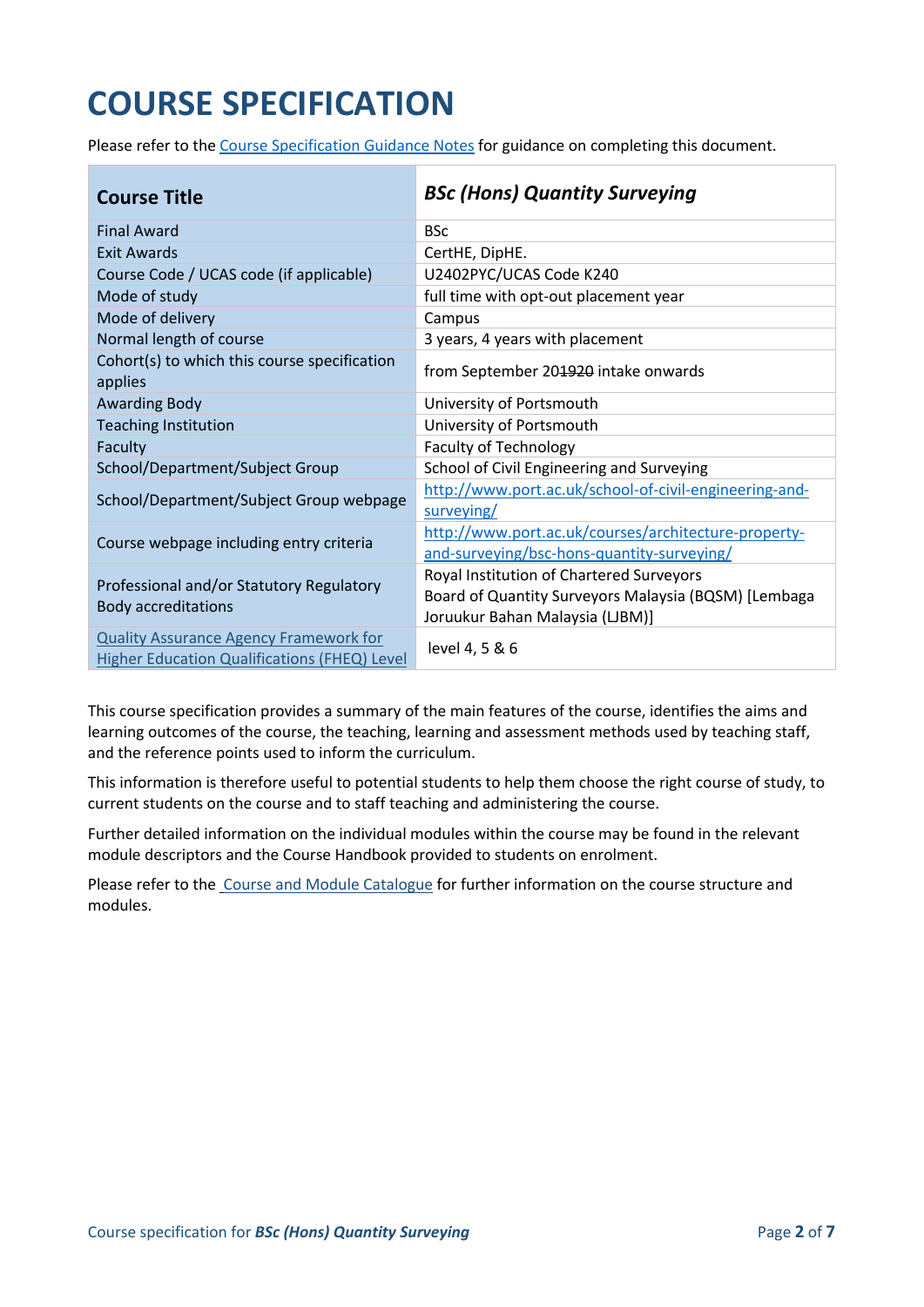## **Educational aims of the course**

The Quantity Surveying degree has been developed at the University of Portsmouth to build on traditional quantity surveying skills in order to meet the exciting new technological and professional challenges in the construction industry. The course offers students the opportunity to learn within a Building Information Modelling (BIM) environment and encourages communication and interaction to support this approach.

- To provide a challenging and stimulating study environment
- To provide a framework allowing students to follow a flexible coherent programme of study
- To equip students with the necessary transferable skills for lifelong learning, employability and flexibility in the context of changing labour markets
- To provide students with the skills and knowledge required to maximise career and postgraduate study opportunities
- To provide students with an opportunity for a year-long industrial placement, supported and monitored by a University of Portsmouth supervisor.

The course was developed in consultation with employers who, whilst expecting a good level of ability in quantity surveying specialist areas, have also expressed a need for students with a wider appreciation of the construction industry as a whole.

Graduates will:

- 1. have an awareness of the economic, environmental, social, legal, political, commercial and noncommercial contexts within which the development, management and use of land and buildings occurs;
- 2. understand the principal elements of the knowledge base associated with the development, management and use of real property, construction and the broader context within which these elements are located;
- 3. have the ability to synthesise such elements within a problem-solving context;
- 4. meet the educational requirements for eventual admission to the RICS/BQSM;
- 5. be prepared for employment in the field of quantity surveying, however the flexible nature of the course facilitates an entry to several options within the broad range of careers related to the surveying programme.

## **Course Learning Outcomes and Learning, Teaching and Assessment Strategies**

The [Quality Assurance Agency for Higher Education \(QAA\)](http://www.qaa.ac.uk/en) sets out a national framework of qualification levels, and the associated standards of achievement are found in their [Framework for Higher Education](http://www.qaa.ac.uk/en/Publications/Documents/qualifications-frameworks.pdf)  [Qualifications](http://www.qaa.ac.uk/en/Publications/Documents/qualifications-frameworks.pdf) document.

The Course Learning Outcomes for this course are outlined in the tables below.

#### **A. Knowledge and understanding of:**

| LO<br>number | <b>Learning outcome</b>                                                                                                                                                  | <b>Learning and</b><br><b>Teaching</b><br>methods         | <b>Assessment</b><br>methods                                      |
|--------------|--------------------------------------------------------------------------------------------------------------------------------------------------------------------------|-----------------------------------------------------------|-------------------------------------------------------------------|
| A1           | Relationships between property legislation and<br>philosophies of property management as promoted by<br>governmental and professional bodies through key<br>publications | Blended<br>methods<br>including<br>Lectures,<br>seminars, | Essays, reports,<br>portfolios,<br>presentations,<br>Examinations |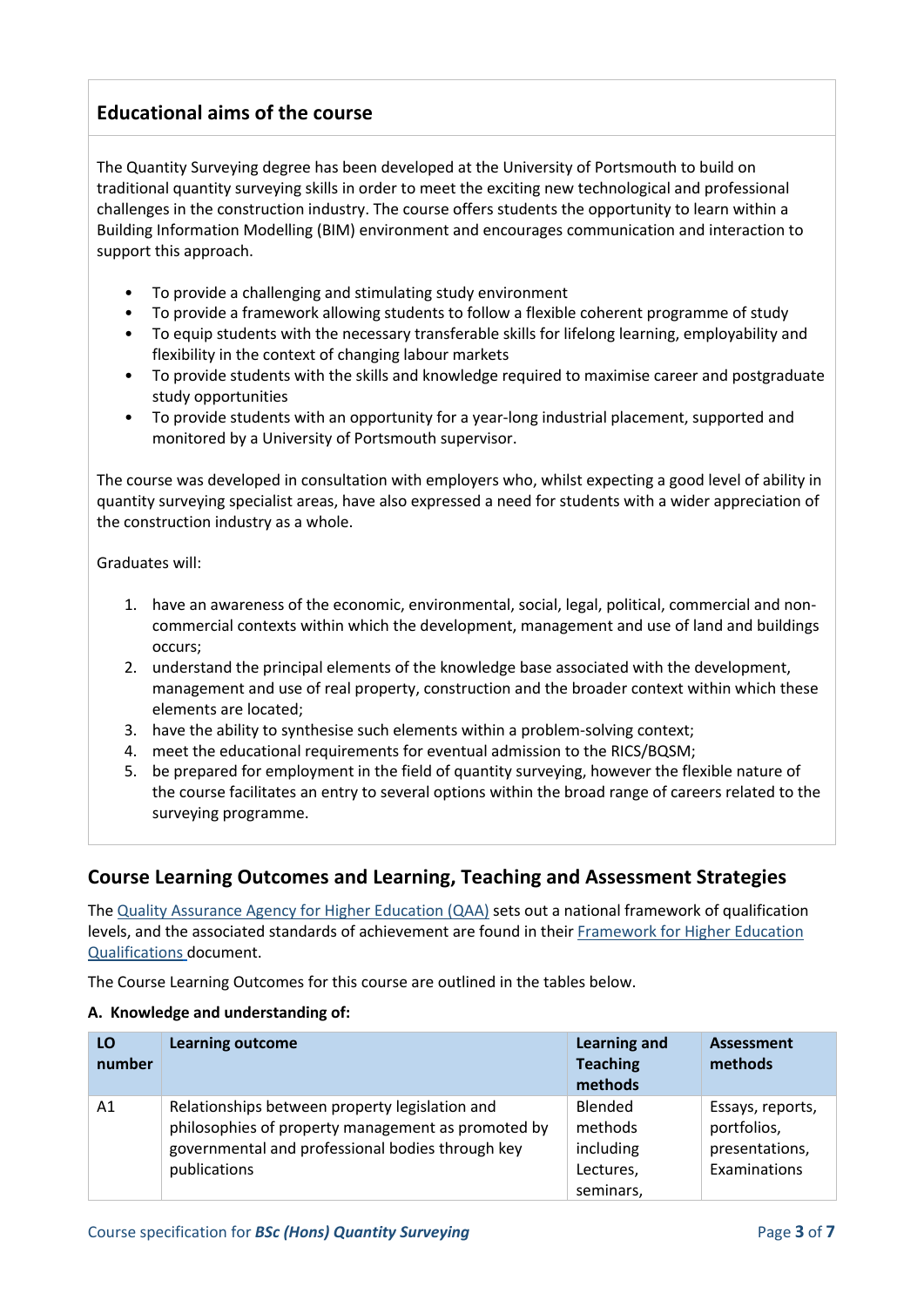|    |                                                                                                                        | Workshops,<br>team work,<br>campus and<br>online.                                 |                                                                   |
|----|------------------------------------------------------------------------------------------------------------------------|-----------------------------------------------------------------------------------|-------------------------------------------------------------------|
| A2 | Specific property health, safety and environmental<br>legislation, and the responsibilities of the key duty<br>holders | Blended<br>methods as<br>above. Lectures,<br>seminars,<br>Workshops,<br>team work | Essays, reports,<br>portfolios,<br>presentations,<br>Examinations |
| A3 | Risk factors in the development of property                                                                            | Blended<br>methods as<br>above. Lectures,<br>seminars,<br>Workshops,<br>team work | Essays, reports,<br>portfolios,<br>presentations,<br>Examinations |
| A4 | The evaluation of project management                                                                                   | Blended<br>methods as<br>above. Lectures,<br>seminars.<br>Workshops,<br>team work | Essays, reports,<br>portfolios,<br>presentations,<br>Examinations |
| A5 | Sources of environmental legislation and control                                                                       | Blended<br>methods as<br>above. Lectures,<br>seminars.<br>Workshops,<br>team work | Essays, reports,<br>portfolios,<br>presentations,<br>Examinations |

## **B. Cognitive (Intellectual or Thinking) skills, able to:**

| LO<br>number   | <b>Learning outcome</b>                                                                                                                       | <b>Learning and</b><br><b>Teaching</b><br>methods                                 | <b>Assessment</b><br>methods                                      |
|----------------|-----------------------------------------------------------------------------------------------------------------------------------------------|-----------------------------------------------------------------------------------|-------------------------------------------------------------------|
| <b>B1</b>      | Assimilate complex information from diverse sources,<br>and integrate and organise that information in relation<br>to defined goals           | Blended<br>methods as<br>above. Lectures,<br>seminars,<br>Workshops,<br>team work | Essays, reports,<br>portfolios,<br>presentations,<br>Examinations |
| <b>B2</b>      | Demonstrate capacity for independent judgement,<br>critical reasoning and imaginative response                                                | Blended<br>methods as<br>above. Lectures,<br>seminars,<br>Workshops,<br>team work | Essays, reports,<br>portfolios,<br>presentations,<br>Examinations |
| B <sub>3</sub> | Deploy information and argument effectively and in a<br>self-reflective manner, and to evaluate alternative<br>perspectives or points of view | Blended<br>methods as<br>above. Lectures,<br>seminars,<br>Workshops,<br>team work | Essays, reports,<br>portfolios,<br>presentations,<br>Examinations |
| <b>B4</b>      | Plan and execute assignments and project work                                                                                                 | Blended<br>methods as                                                             | Essays, reports,<br>portfolios,                                   |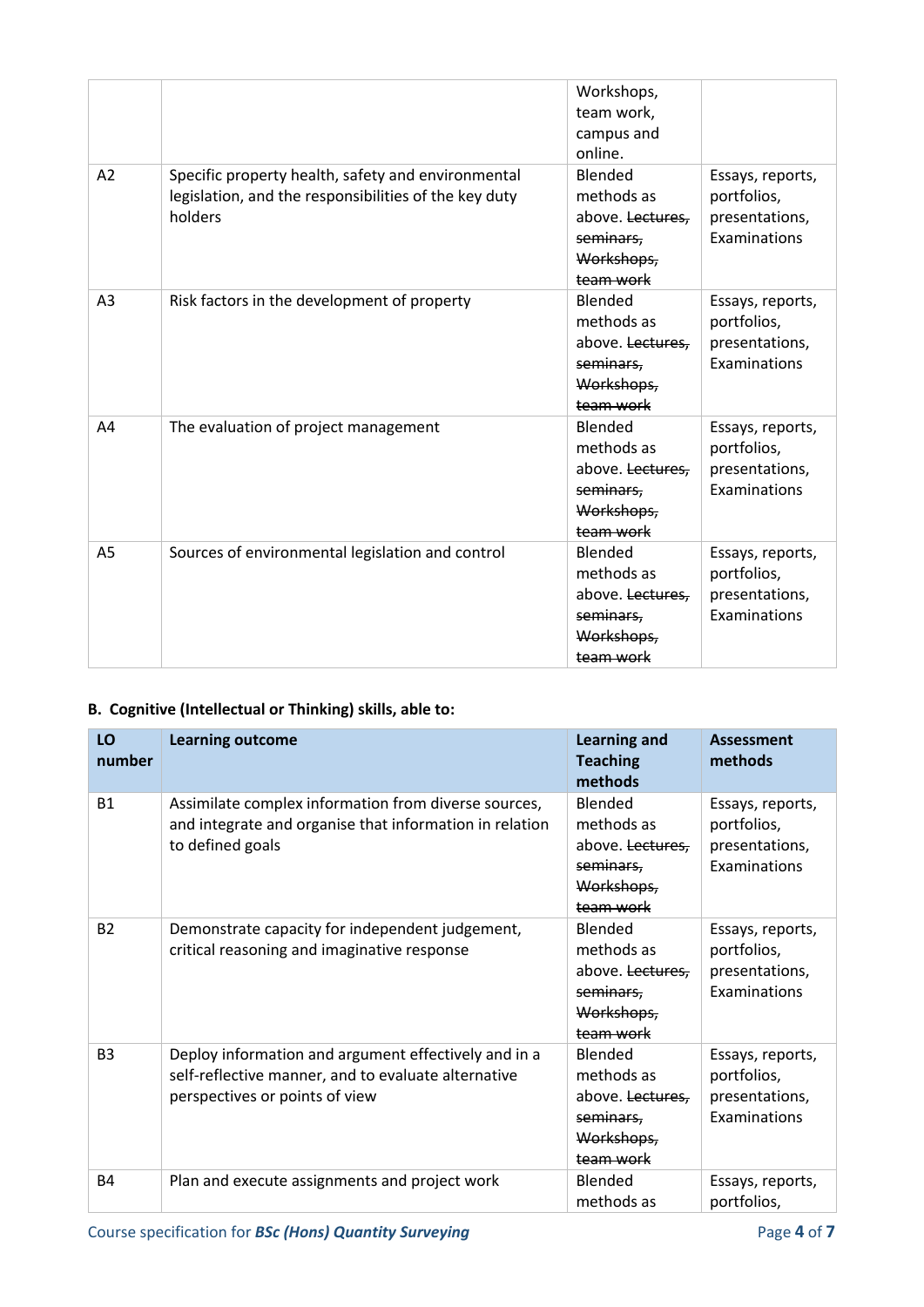|  | above. <del>Lectures,</del> I<br><del>seminars,</del><br>Workshops,<br><del>team work</del> | $\vert$ presentations,<br>Examinations |
|--|---------------------------------------------------------------------------------------------|----------------------------------------|
|--|---------------------------------------------------------------------------------------------|----------------------------------------|

## **C. Practical (Professional or Subject) skills, able to:**

| LO<br>number   | <b>Learning outcome</b>                                                                                                                                                                              | <b>Learning and</b><br><b>Teaching</b><br>methods                                 | <b>Assessment</b><br>methods                                      |
|----------------|------------------------------------------------------------------------------------------------------------------------------------------------------------------------------------------------------|-----------------------------------------------------------------------------------|-------------------------------------------------------------------|
| C1             | Articulate knowledge and understanding of texts,<br>concepts and theories relating to property<br>development                                                                                        | Blended<br>methods as<br>above. Lectures,<br>seminars,<br>Workshops,<br>team work | Essays, reports,<br>portfolios,<br>presentations,<br>Examinations |
| C <sub>2</sub> | Demonstrate understanding and command of specialist<br>vocabularies used by the community of property<br>professionals, and the ability to apply them in critical<br>analysis                        | Blended<br>methods as<br>above. Lectures,<br>seminars,<br>Workshops,<br>team work | Essays, reports,<br>portfolios,<br>presentations,<br>Examinations |
| C <sub>3</sub> | Demonstrate expertise in the identification of property<br>development issues and exercise informed judgement<br>in the selection of appropriate assessment and control<br>strategies to manage risk | Blended<br>methods as<br>above. Lectures,<br>seminars,<br>Workshops,<br>team work | Essays, reports,<br>portfolios,<br>presentations,<br>Examinations |
| C <sub>4</sub> | Use bibliographical skills appropriate to the discipline,<br>including accurate and consistent use of scholarly<br>conventions of presentation                                                       | Blended<br>methods as<br>above. Lectures,<br>seminars,<br>Workshops,<br>team work | Essays, reports,<br>portfolios,<br>presentations,<br>Examinations |
| C <sub>5</sub> | Collect and analyse data appropriately to test research<br>hypotheses                                                                                                                                | Blended<br>methods as<br>above. Lectures,<br>seminars,<br>Workshops,<br>team work | Essays, reports,<br>portfolios,<br>presentations,<br>Examinations |

#### **D. Transferrable (Graduate and Employability) skills, able to:**

| LO<br>number   | <b>Learning outcome</b>                                                                     | <b>Learning and</b><br><b>Teaching</b><br>methods                                                   | Assessment<br>methods                                             |
|----------------|---------------------------------------------------------------------------------------------|-----------------------------------------------------------------------------------------------------|-------------------------------------------------------------------|
| D <sub>1</sub> | Communicate effectively in writing, speaking and in<br>appropriate forms of presentation    | <b>Blended</b><br>methods as<br>above. Lectures.<br>seminars,<br>Workshops,<br><del>team work</del> | Essays, reports,<br>portfolios,<br>presentations,<br>Examinations |
| D <sub>2</sub> | Use information technology to handle data, simulation<br>and assist with design and testing | Blended<br>methods as                                                                               | Essays, reports,<br>portfolios,                                   |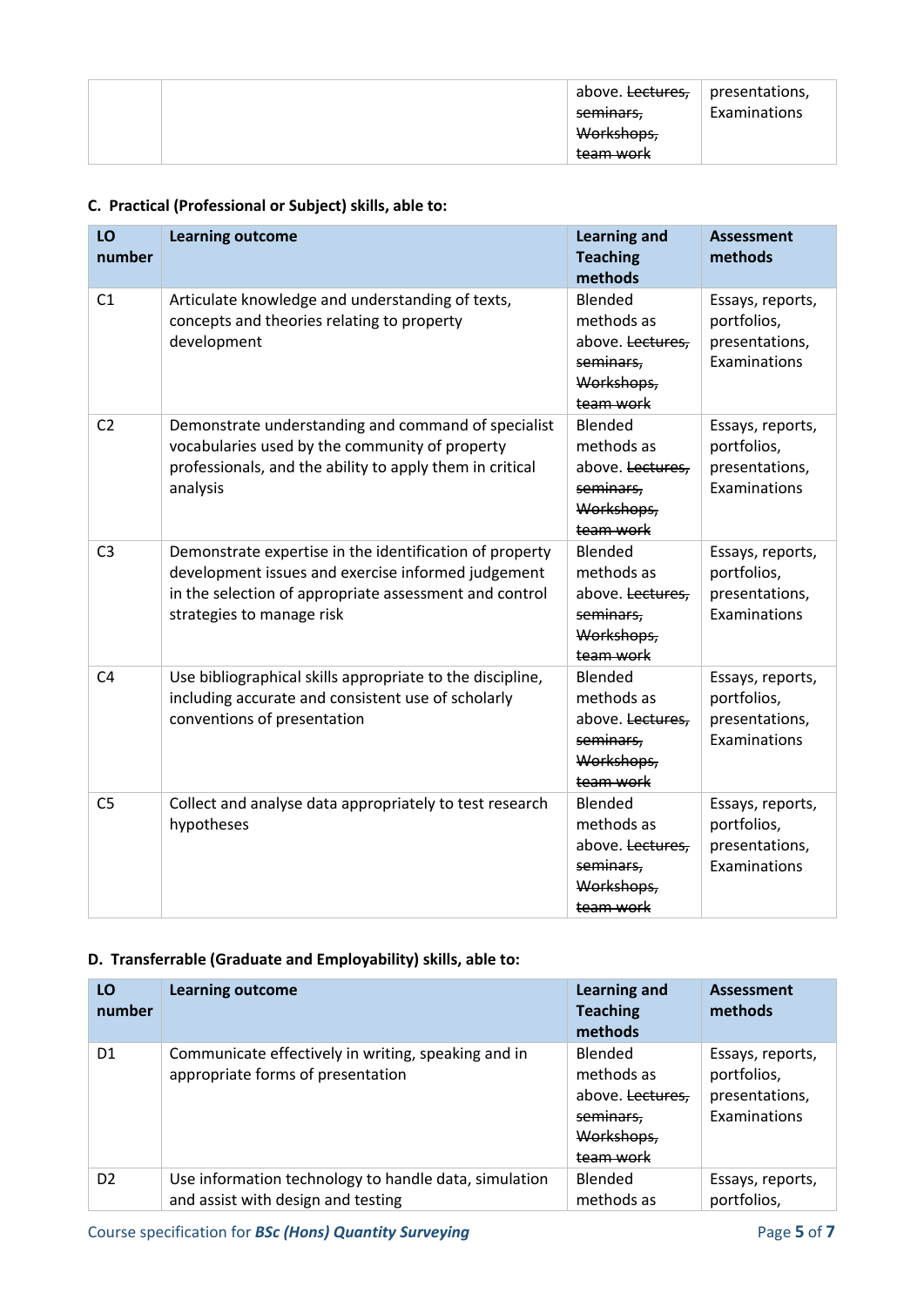|                |                                                                                           | above. Lectures,<br>seminars,<br>Workshops,<br>team work                                     | presentations,<br>Examinations                                    |
|----------------|-------------------------------------------------------------------------------------------|----------------------------------------------------------------------------------------------|-------------------------------------------------------------------|
| D <sub>3</sub> | Apply mathematical techniques in business simulation<br>and practice                      | Blended<br>methods as<br>above. Lectures,<br>seminars.<br>Workshops,<br>team work            | Essays, reports,<br>portfolios,<br>presentations,<br>Examinations |
| D <sub>4</sub> | Ability to work in teams to achieve goals but<br>nevertheless be distinctively individual | Blended<br>methods as<br>above. Lectures,<br>seminars.<br>Workshops,<br>team work            | Essays, reports,<br>portfolios,<br>presentations,<br>Examinations |
| D <sub>5</sub> | Demonstrable productive capability in the placement<br>setting where this is applicable   | Blended<br>methods as<br>above. <del>Lectures,</del><br>seminars,<br>Workshops,<br>team work | Essays, reports,<br>portfolios,<br>presentations,<br>Examinations |

## **Academic Regulations**

The current University of Portsmouth [Academic Regulations](http://www.port.ac.uk/departments/services/academicregistry/qmd/assessmentandregulations/) will apply to this course.

## **Support for Student Learning**

The University of Portsmouth provides a comprehensive range of support services for students throughout their course, details of which are available at the [MyPort](http://myport.ac.uk/) student portal.

## **Evaluation and Enhancement of Standards and Quality in Learning and Teaching**

The University of Portsmouth undertakes comprehensive monitoring, review and evaluation of courses within clearly assigned staff responsibilities. Student feedback is a key feature in these evaluations, as represented in our [Policy for Listening to and Responding to the Student Voice](http://policies.docstore.port.ac.uk/policy-069.pdf) where you can also find further information.

## **Reference Points**

The course and outcomes have been developed taking account of:

- [University of Portsmouth Curriculum Framework Specification](http://policies.docstore.port.ac.uk/policy-217.pdf?_ga=2.262170252.1863271531.1625471462-353504235.1613498042)
- **•** [University of Portsmouth Strategy](https://www.port.ac.uk/about-us/our-ambition/our-strategy)
- [University of Portsmouth Code of Practice for Work-based and Placement Learning](http://policies.docstore.port.ac.uk/policy-151.pdf)
- [Quality Assurance Agency UK Quality Code for Higher Education](https://www.qaa.ac.uk/quality-code)
- [Quality Assurance Agency Qualification Characteristic Statements](https://www.qaa.ac.uk/quality-code/characteristics-statements)
- [Quality Assurance Agency Subject Benchmark Statement](https://www.qaa.ac.uk/quality-code/subject-benchmark-statements)
- [Quality Assurance Agency Framework for Higher Education Qualifications](https://www.qaa.ac.uk/quality-code/qualifications-frameworks)
- Requirements of Professional and/or Statutory Regulatory Bodies:
	- o **Royal Institution of Chartered Surveyors (RICS)**
	- o **Board of Quantity Surveyors Malaysia (BQSM) [Lembaga Joruukur Bahan Malaysia (LJBM)]**